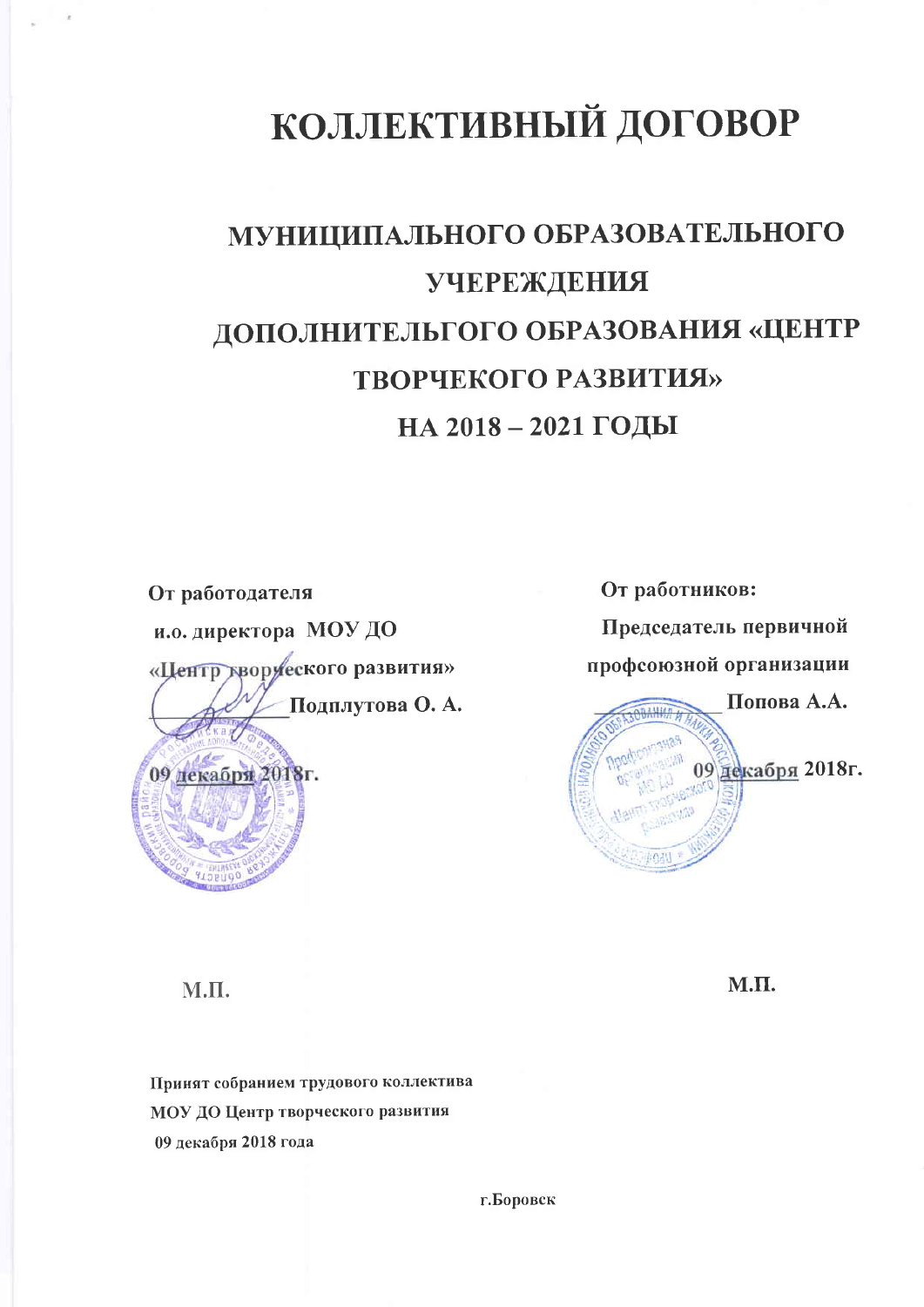### **ОБЩИЕ ПОЛОЖЕНИЯ**

1. 1. Настоящий коллективный договор заключен между работодателем и работниками в лице их представителей и является правовым актом, регулирующим социально-трудовые лополнительного отношения в муниципальном образовательном үчреждении образования детей «Центр творческого развития».

1. 2. Коллективный договор заключении в соответствии с Трудовым кодексом Российской Федерации, федеральным законом от 12 января 1996года №10-ФЗ «О профессиональных союзах, их правах и гарантиях деятельности», федеральным законом от 29 декабря 2012 года №273-ФЗ «Об образовании в Российской Федерации», иными локальными и нормативно-правовыми актами.

1.3. Коллективный договор заключен с целью определения взаимных обязательств работодателя и работников по защите социально-трудовых прав и профессиональных интересов работников образовательной организации дополнительного образования и установлению дополнительных социально-экономических, правовых и профессиональных гарантий, льгот и преимуществ для работников, а также по созданию более благоприятных условий труда по сравнению с трудовым законодательством, иными актами, содержащими нормы трудового права, соглашениями.

1.4. Сторонами коллективного договора являются:

Работодатель в лице его представителя -ИО директора Подплутова О.А. (далее работодатель);

Работники образовательной организации дополнительного образования в лице их представителя - первичной профсоюзной организации в лице председателя первичной профсоюзной организации Поповой Анны Анатольевны (далее - выборный орган первичной профсоюзной организации).

1.5. Действие настоящего коллективного договора распространяется на всех работников образовательной организации, в том числе заключивших трудовой договор по совместительству.

1.6. Коллективный договор сохраняет свое действие в случае изменения наименования образовательной организации, расторжения трудового договора с руководителем образовательной организации.

разделении, выделении) присоединении, реорганизации (слиянии,  $1.7.$ При образовательной организации коллективный договор сохраняет свое действие в течение всего срока реорганизации.

1.8. При смене формы собственности образовательной организации коллективный договор сохраняет свое действие в течение трех месяцев со дня перехода прав собственности. Любая из сторон имеет право направить другой стороне предложение о заключении нового трудового договора или о продлении действующего на срок до трех лет, которое осуществляется в порядке, аналогичном порядку внесения изменений и дополнений в коллективный договор.

1.9. При ликвидации образовательной организации коллективный договор сохраняет свое действие в течение всего срока проведения ликвидации.

1.10. Стороны договорились, что изменения и дополнения в коллективный договор в течение всего срока его действия могут вноситься по совместному решению представителями сторон без созыва общего собрания трудового коллектива в установленном порядке (ст.44 ТК РФ). Вносимые изменения и дополнения в текст коллективного договора не могут ухудшать положение работников по сравнению с законодательством Российской Федерации и положениями прежнего коллективного логовора.

1.11. Контроль за ходом выполнения коллективного договора осуществляется сторонами коллективного договора в лице их представителей, соответствующими органами по труду.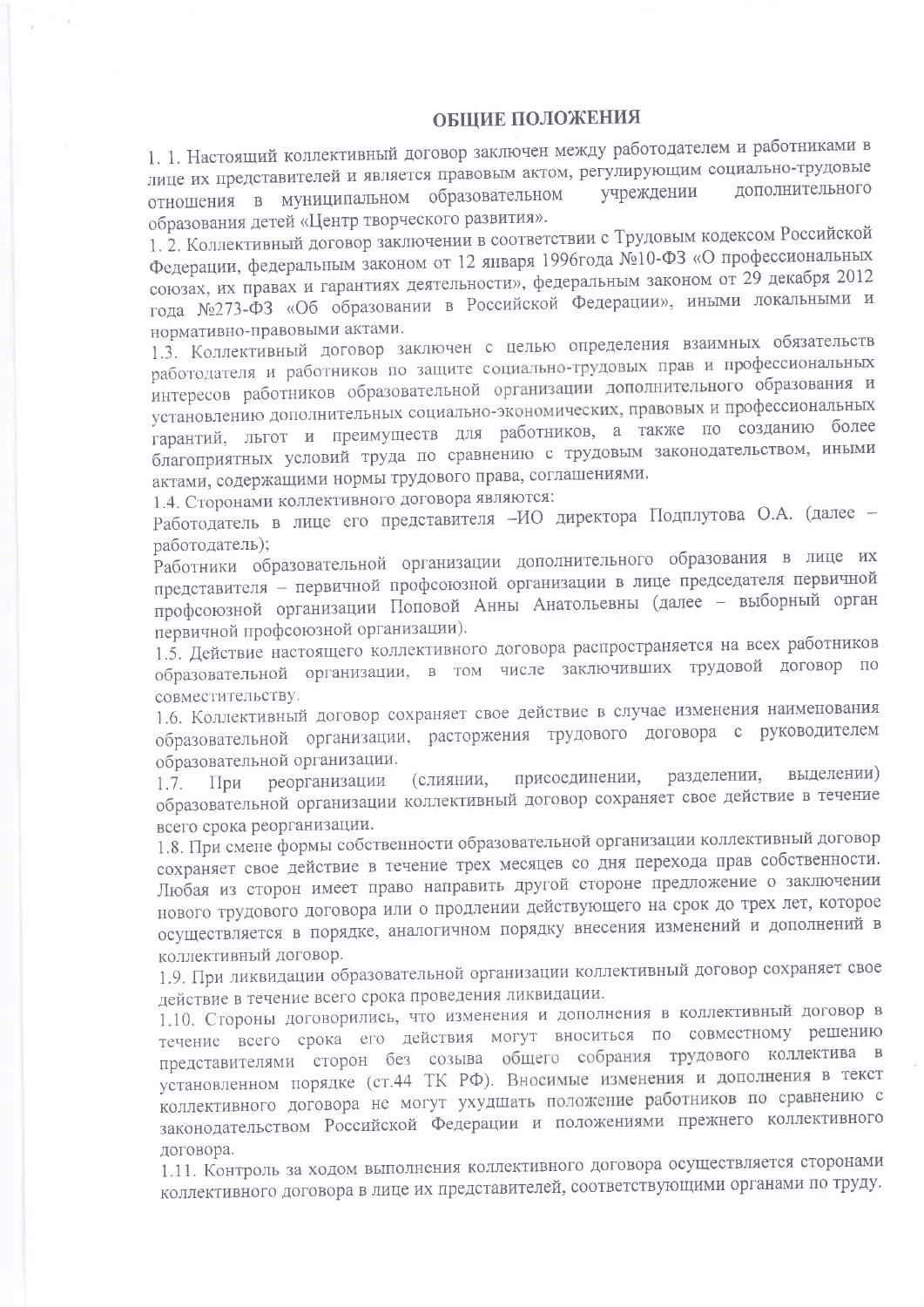1.12. Стороны коллективного договора обязуются проводить обсуждение итогов выполнения коллективного договора на общем собрании работников не реже одного раза в год.

1.13. Локальные нормативные акты образовательной организации, содержащие нормы трудового права, являющиеся приложением к коллективному договору, принимаются по согласованию с выборным органом первичной профсоюзной организации.

1.14. Работодатель обязуется обеспечивать гласность содержания и выполнения условий коллективного договора.

1.15. В течение срока действия коллективного договора ни одна из сторон не вправе прекратить в одностороннем порядке выполнение принятых на себя обязательств.

1.16. Настоящий коллективный договор вступает в силу с момента его подписания сторонами и действует по 31 декабря 2021 года включительно.

## І. ТРУДОВОЙ ДОГОВОР

2.1. Стороны договорились, что:

2.1.1. Работодатель не вправе требовать от работника выполнение работы, не обусловленной трудовым договором, условия трудового договора не могут ухудшать положение работника по сравнению с действующим законодательством.

2.2.2. Работодатель обязуется:

2.2.2.1. Заключать трудовой договор с работником в письменной форме в двух экземплярах, каждый из которых подписывается работодателем и работником. Один экземпляр трудового договора передать работнику в день заключения.

2.2.2.2. При приеме на работу (до подписания трудового договора) ознакомить работников под роспись с настоящим коллективным договором, уставом, правилами внутреннего трудового распорядка, иными локальными нормативными актами, непосредственно связанными с их трудовой деятельностью.

2.2.2.3. В трудовой договор включать обязательные условия, указанные в ст.57 ТК РФ. При включении дополнительных условий не допускать ухудшения положения работника по сравнению с условиями, установленными трудовым законодательством и иными нормативными актами, содержащими нормы трудового права, соглашениями, локальными нормативными актами, настоящим трудовым договором.

В трудовом договоре оговаривать существенные условия труда, в том числе объем учебной нагрузки педагогического работника, режим и продолжительность рабочего времени, льготы и компенсации. Высвобождающуюся в связи с увольнением педагогических работников учебную нагрузку предлагать, прежде всего, тем педагогическим работникам, учебная нагрузка которых установлена в объеме менее нормы часов за ставку заработной платы.

2.2.2.4. Заключать трудовой договор для выполнения трудовой функции, которая носит постоянный характер, на неопределенный срок. Срочный трудовой договор заключать только в случаях, предусмотренных ст.59 ТК РФ.

При приеме на работу педагогических работников, имеющих первую или высшую квалификационную категорию, а также ранее успешно прошедших аттестацию на соответствие занимаемой должности, после которой прошло не более 3 лет, испытание при приеме на работу не устанавливается.

2.2.2.5. Оформлять изменения условий трудового договора путем заключения дополнительных соглашений к трудовому договору, являющихся неотъемлемой частью заключенного между работником и работодателем трудового договора.

2.2.2.6. Изменение определенных сторонами условий трудового договора, в том числе перевод на другую работу, производить только по письменному соглашению сторон трудового договора, за исключением случаев, предусмотренных ч.2 и ч.3 статьи 72.2 и ст. 74 ТК РФ.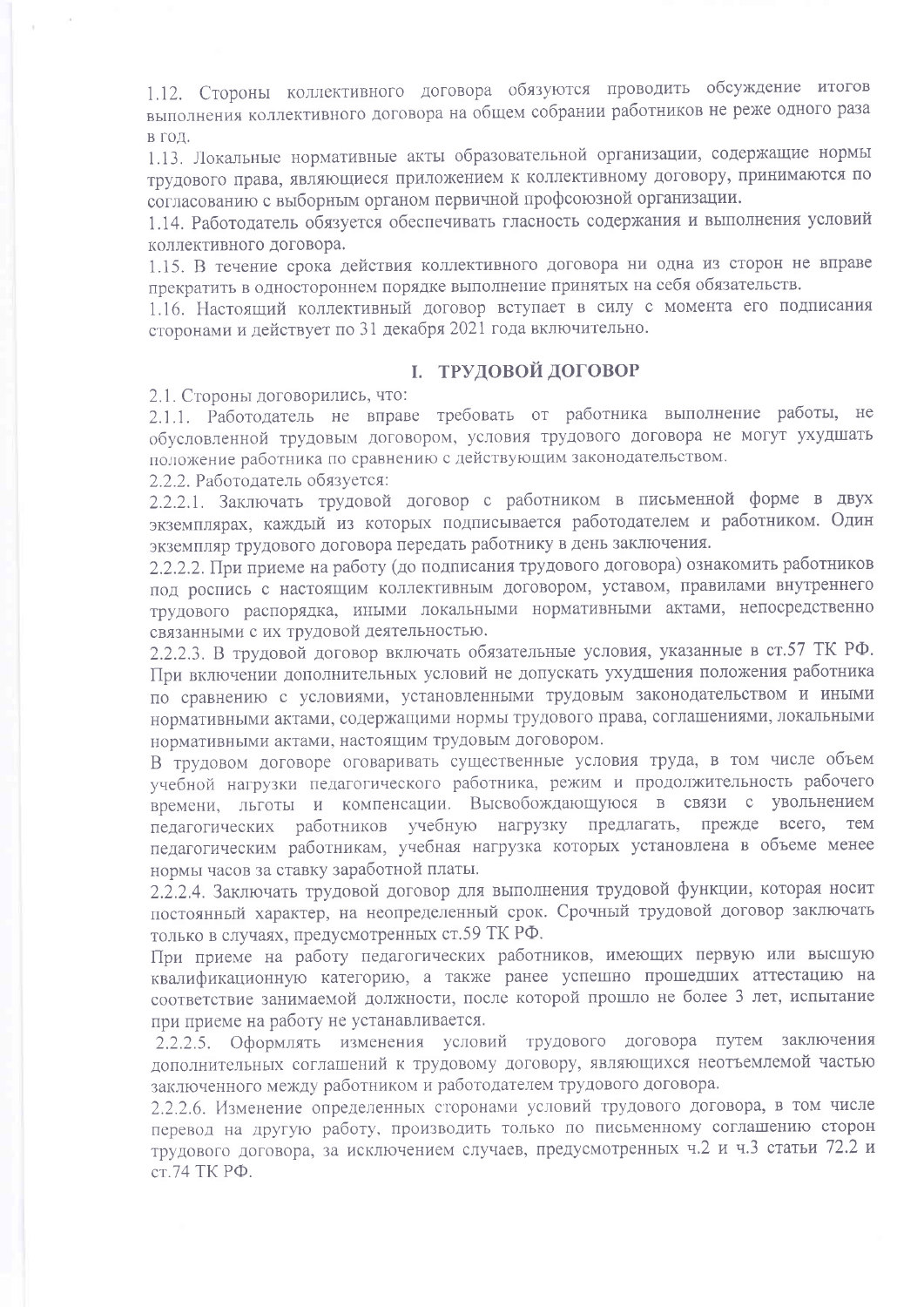Временный перевод педагогического работника на другую работу в случаях, предусмотренных ч.3 статьи 72.2 ТК РФ возможен только при наличии письменного согласия работника, если режим временной работы предусматривает увеличение рабочего времени работника по сравнению с режимом, установленным по условиям трудового договора.

2.2.2.7. Сообщать выборному органу первичной профсоюзной организации в письменной форме не позднее, чем за три месяца до начала проведения соответствующих мероприятий, о сокращении численности или штата работников и о возможном расторжении трудовых договоров с работниками на основании п.2 ч.1 ст.81 ТК РФ, при массовых увольнениях работников - также соответственно не позднее, чем за три месяца. Массовым является увольнение 30% от общего числа работников в течении 30 дней.

2.2.2.8. Обеспечить преимущественное право на оставление на работе при сокращении штатов работников с более высокой производительностью труда и квалификацией. Кроме перечисленных в ст.179 ТК РФ при равной производительности и квалификации преимущественное право на оставление на работе имеют работники:

- предпенсионного возраста (за 2 года до пенсии);

- проработавшие в организации свыше 10 лет;

- одинокие матери, воспитывающие ребенка в возрасте до 16 лет;

- одинокие отцы, воспитывающие ребенка в возрасте до 16 лет;

- родители, имеющие ребенка-инвалида в возрасте до 18 лет;

- награжденные государственными и (или) ведомственными наградами в связи с педагогической деятельностью;

- педагогические работники, приступившие к трудовой деятельности непосредственно после окончания образовательной организации высшего или среднего профессионального образования и имеющие трудовой стаж менее одного года.

2.2.2.9. Выплата двухнедельного выходного пособия кроме случаев, предусмотренных законодательством (ст. 178 ТК РФ), производится также при увольнении по основаниям:

отказ работника от продолжения работы в связи с изменением существенных условий трудового договора (п. 7, ст. 77 ТК РФ);

отказ работника от перевода на другую работу вследствие состояния здоровья в соответствии с медицинским заключением (п. 8, ст. 77 ТК РФ).

2.3. Выборный орган первичной профсоюзной организации обязуется осуществлять контроль за соблюдением работодателем трудового законодательства и иных нормативных актов, содержащих нормы трудового права, при заключении, изменении и расторжении трудового договора с работниками.

## **III. ОПЛАТА И НОРМИРОВАНИЕ ТРУДА**

3.1. Заработная плата выплачивается работникам не реже чем каждые полмесяца в денежной форме. Аванс - к 16 числу текущего месяца, заработная плата - к 3 числу месяца, следующего за отработанным. При выплате заработной платы работнику вручается расчетный листок, с указанием:

- составных частей заработной платы, причитающейся ему за соответствующий период;

- размеров иных сумм, начисленных работнику;

- размеров и оснований произведенных удержаний;

- общей денежной суммы, подлежащей выплате.

3.2. Заработная плата исчисляется в соответствии с действующим законодательством и включает в себя ставки заработной платы, должностные оклады, доплаты и надбавки компенсационного характера, в том числе за работу во вредных и тяжелых условиях труда; за работу в условиях, отклоняющихся от нормальных (при совмещении профессий (должностей), сверхурочной работе, работе в ночное время, выходные и нерабочие праздничные дни); выплаты стимулирующего характера.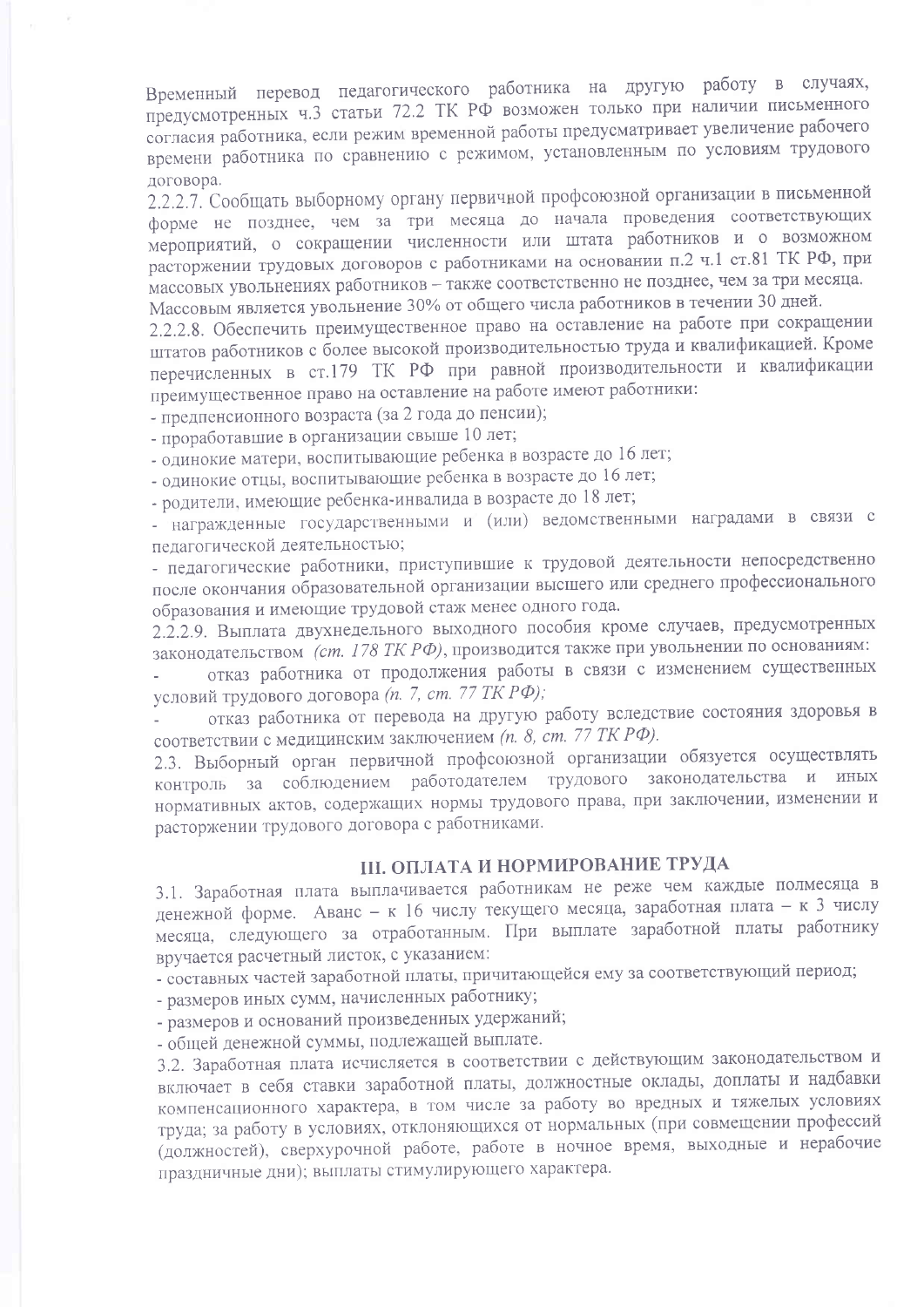3.3. Работник, не получивший своевременно заработную плату в сроки, установленные настоящим коллективным договором, или получивший ее не в полном размере вправе приостановить работу на весь период до выплаты задержанной суммы без учета требований ст. 142 ТК РФ.

При этом он не может быть подвергнут дисциплинарному взысканию (ст. 4 ТК РФ). Оплата труда при этом не производится.

3.4. Работник, не получивший своевременно заработную плату в сроки, установленные настоящим коллективным договором, или получивший ее не в полном размере вправе приостановить работу на весь период до выплаты задержанной суммы, известив об этом работодателя в письменной форме (ч.2, ст. 142 ТК РФ).

Оплата труда при этом производится как при простое по вине работодателя (ч.1 ст. 157 ТК  $P\Phi$ ).

3.5. Изменение оплаты труда производится:

при увеличении стажа педагогической работы, стажа работы по специальности со дня достижения соответствующего стажа, если документы находятся в учреждении, или со дня представления документа о стаже, дающем право на повышение размера ставки (оклада) заработной платы:

при получении образования или восстановлении документов об образовании - со дня представления соответствующего документа;

при присвоении квалификационной категории - со дня вынесения решения аттестанионной комиссией:

при присвоении почетного звания - со дня присвоения;  $\mathcal{L}^{\mathrm{max}}$ 

при присуждении ученой степени доктора или кандидата наук - со дня принятия Министерством образования и науки Российской Федерации решения о выдаче диплома;

при окончании действия квалификационной категории - со дня окончания пятого учебного года, не считая того, в котором данное решение принято.

3.6. При наступлении у работника права на изменение разряда оплаты труда и (или) ставки заработной платы (должностного оклада) в период пребывания его в ежегодном или другом отпуске, а также в период его временной нетрудоспособности выплата заработной платы исходя из размера ставки (оклада) более высокого разряда оплаты труда производится со дня окончания отпуска или временной нетрудоспособности.

3.7. Экономия средств фонда оплаты труда направляется на премирование, оказание материальной помощи работникам, что фиксируется в локальных нормативных актах.

### **IV. РАБОЧЕЕ ВРЕМЯ И ВРЕМЯ ОТДЫХА**

Режим рабочего времени определяется настоящим коллективным договором,  $4.1$ правилами внутреннего трудового распорядка, иными локальными нормативными актами, трудовыми договорами, расписанием занятий, годовым календарным учебным графиком.

4.2. Для руководителя, заместителя руководителя, работников из числа административнообслуживающего персонала хозяйственного  $\overline{M}$ устанавливается нормальная продолжительность рабочего времени, не превышающая 40 часов в неделю.

4.3. Работникам предоставляется дополнительный отпуск с сохранением заработной платы в следующих случаях (ч.2 ст. 116 ТК РФ):

- при рождении ребенка в семье (мужу) 2 дня;
- в связи с переездом на новое место жительства 2 дня;
- для проводов детей в армию 1 день;
- бракосочетание работника 3 дня, бракосочетание детей работника 2 дня;
- в связи со смертью близких родственников 3 дня.

#### V. СОЦИАЛЬНЫЕ ГАРАНТИИ, ЛЬГОТЫ И КОМПЕНСАЦИИ

5.1. Гарантии и компенсации работникам предоставляются в следующих случаях:

- при заключении трудового договора;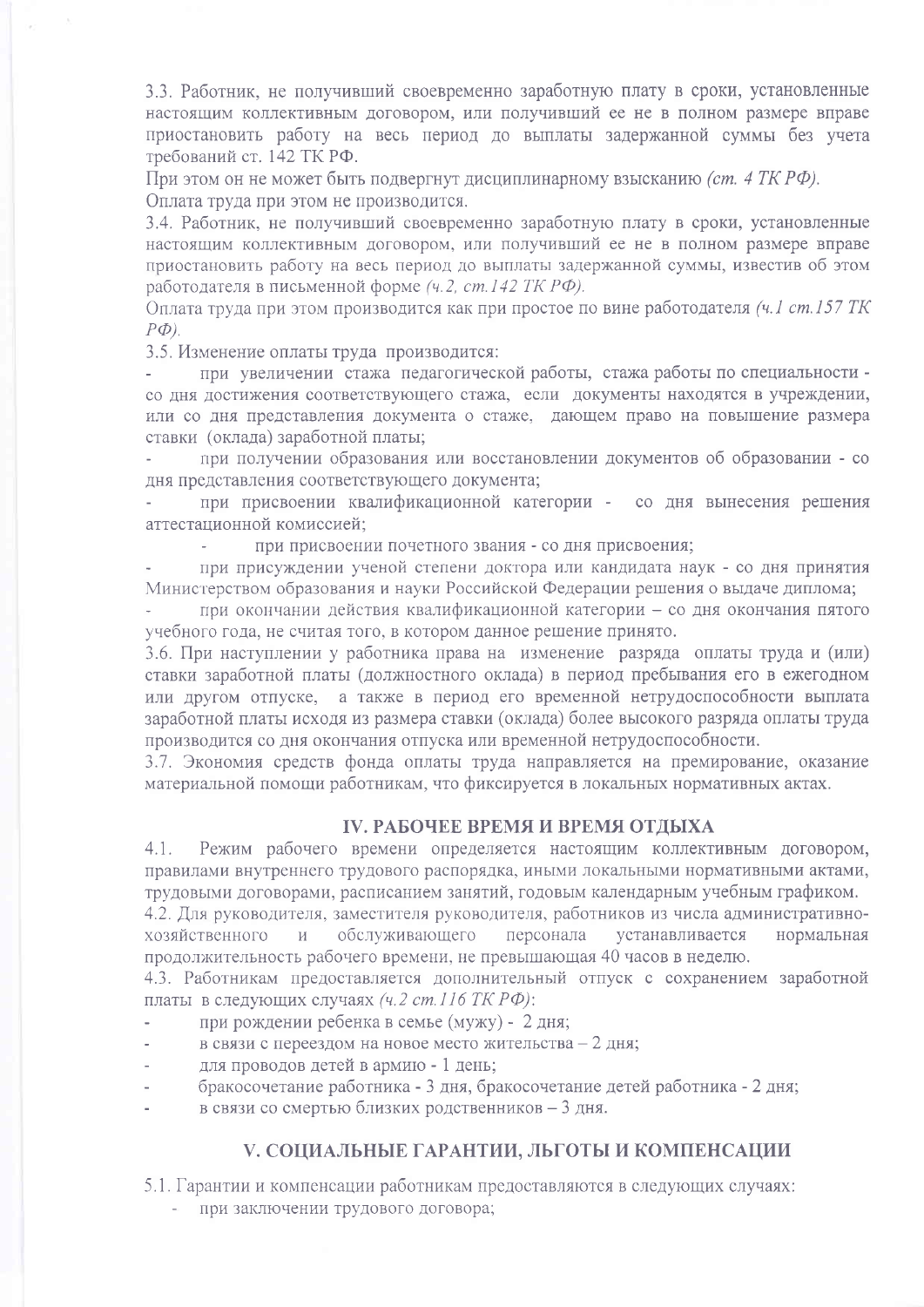- при переводе на другую работу;
- при расторжении трудового договора;  $\sim$
- по вопросам оплаты труда;
- при совмещении работы с обучением;
- при предоставлении ежегодного оплачиваемого отпуска;
- в связи с задержкой выдачи трудовой книжки при увольнении;
- в других случаях, предусмотренных законодательством.

5.2. Работодатель обязуется обеспечивать право работников на обязательное социальное страхование от несчастных случаев на производстве и профессиональных заболеваний и осуществлять обязательное социальное страхование работников в порядке, установленном лействующим законодательством.

5.3. Работодатель обязуется своевременно и полностью перечислять за работников страховые взносы в ПФ, ФСС, ФМС.

5.4. Для повышения квалификации, работы по самообразованию, педагогическим работникам, имеющим учебную нагрузку не более 20 часов в неделю, предоставлять, в том числе и в каникулы, еженедельный методический день, в который они могут не присутствовать на рабочем месте. В случае проведения в этот день общих собраний работников, педагогических и методических советов, общешкольных мероприятий, работник обязан принять в них участие.

## **VI. ОХРАНА ТРУДА И ЗДЛОРОВЬЯ**

6.1. Для реализации права работников на здоровые и безопасные условия труда, предупреждающих безопасности труда, современных средств внедрение производственный травматизм и возникновение профессиональных заболеваний заключено Соглашение по охране труда.

6.2. Руководитель обеспечивает проведение со всеми поступающими на работу, а также переведенными на другую работу работниками обучения и инструктаж по охране труда, сохранности жизни и здоровья детей, безопасным методам и приемам выполнения работ, оказанию первой помощи пострадавшим.

6.3. Руководитель организует проверку знаний работников учреждения по охране труда на начало учебного года.

6.4. Руководитель обеспечивает наличие нормативных и справочных материалов по охране труда, правил, инструкций, журналов инструктажа и других обязательных материалов.

6.5. Руководитель утверждает инструкции по охране труда по видам работ и профессиям в соответствии со штатным расписанием и согласовывает их с выборным органом первичной профсоюзной организации.

6.6. Руководитель обеспечивает прохождение бесплатных обязательных предварительных и периодических медицинских осмотров (обследований) работников, а также внеочередных медицинских осмотров (обследований) работников по их просьбам в соответствии с медицинским заключением с сохранением за ними места работы (должности) и среднего заработка.

6.7. Руководитель гарантирует наличие оборудованной комнаты для отдыха работников.

6.8. Руководитель обеспечивает проведение в установленном порядке работ по специальной оценке условий труда на рабочих местах.

6.9. Руководитель обязуется обеспечивать установленный нормами тепловой режим в помещениях.

6.10. Руководитель обязуется проводить своевременное расследование несчастных случаев на производстве в соответствие с действующим законодательством и вести их учет.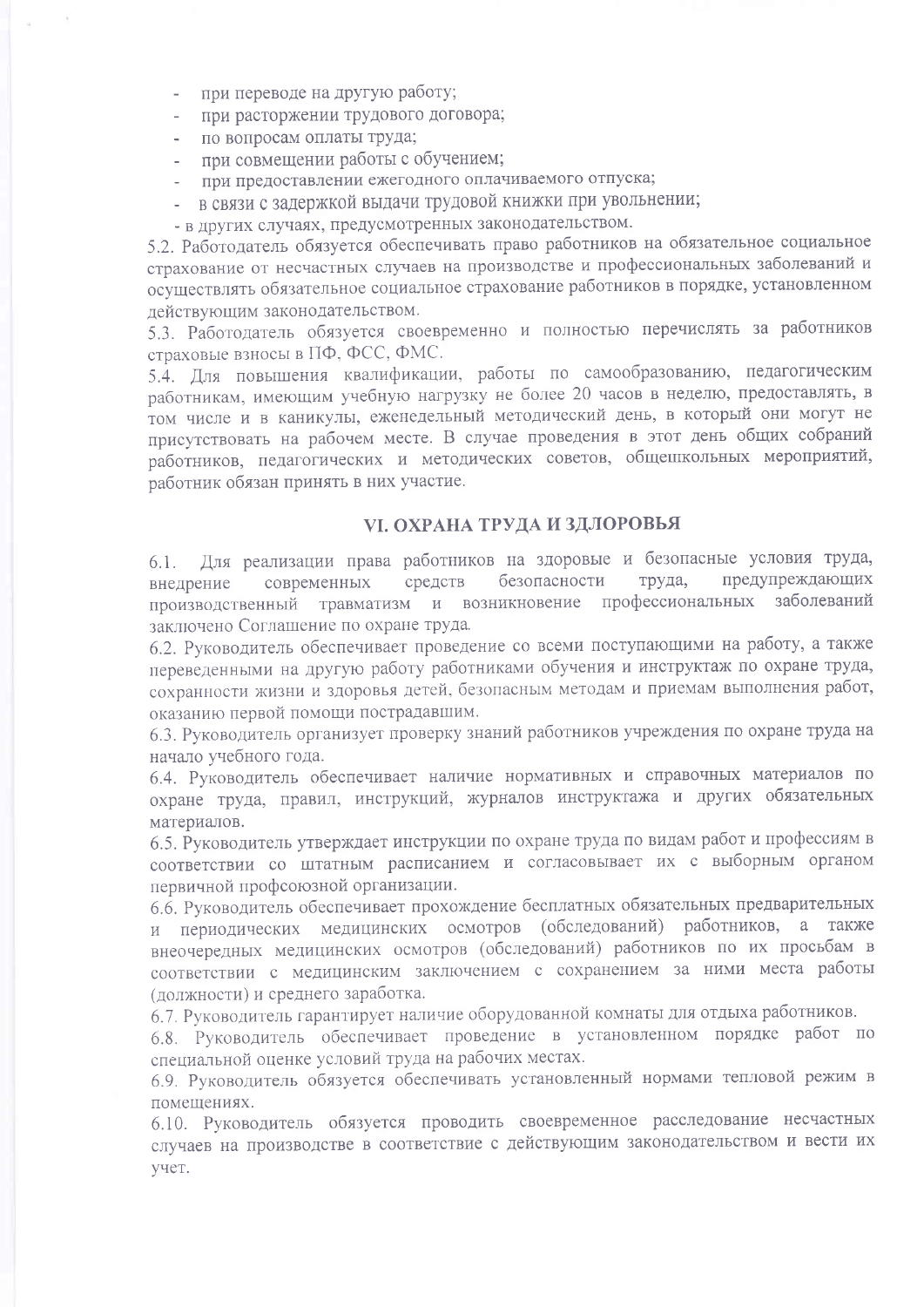## VII. ГАРАНТИИ ПРОФСОЮЗНОЙ ДЕЯТЕЛЬНОСТИ

7.1. Руководитель обеспечивает по письменному заявлению ежемесячное перечисление на счет профсоюзной организации членских профсоюзных взносов из заработной платы работников, являющихся членами профсоюза, одновременно с выдачей заработной платы.

7.2. Взаимодействие руководителя с выборным органом первичной профсоюзной организации осуществляется посредством:

- учета мнения выборного органа первичной профсоюзной организации, (порядок установлен статьей 372 ТК РФ);

- учета мотивированного мнения выборного органа первичной профсоюзной организации, (порядок установлен статьей 373 ТК РФ);

принятие решения руководителем - согласования, представляющего собой учреждения только после проведения взаимных консультаций, в результате которых решением выборного органа первичной профсоюзной организации выражено и доведено до сведения всех работников учреждения его официальное мнение. В случае если мнение выборного органа первичной профсоюзной организации не совпадает с предполагаемым решением руководителя, вопрос выносится на общее собрание, решение которого, принятое большинством голосов является окончательным и обязательным для сторон;

решения руководителем отсутствие которого при принятии - согласия, квалифицирует действия последнего как грубое нарушение трудовых обязанностей.

7.3. С учетом мнения выборного органа первичной профсоюзной организации производится:

- составление трудовых договоров с работниками, поступающими на работу;

- принятие Правил внутреннего трудового распорядка;

- составление графиков сменности для сторожей (ст. 103 ТК РФ);

привлечение к работе в выходные и нерабочие праздничные дни (за изъятием оснований, предусмотренных ст. 113 ТК РФ);

установление очередности предоставления отпусков (ст. 123 ТК РФ);

- принятие решения о временном введении режима неполного рабочего времени при угрозе массовых увольнений и его отмены (ст. 180 ТК РФ);

- утверждение должностных обязанностей работников;
- определение сроков проведения аттестации рабочих мест;
- изменение существенных условий труда.
	- 7.5. С учетом мотивированного мнения выборного органа первичной профсоюзной организации производится:

расторжение трудового договора с работниками, являющимися членами профсоюза, по следующим основаниям:

- сокращение численности или штата работников организации;

- несоответствие работника занимаемой должности или выполняемой работе вследствие недостаточной квалификации, подтвержденной результатами аттестации;
- неоднократное неисполнение работником без уважительных причин трудовых обязанностей, если он имеет дисциплинарное взыскание;

- однократное грубое нарушение работником трудовых обязанностей в виде:

- прогула (отсутствия на рабочем месте без уважительных причин более четырех часов подряд в течение рабочего дня);
- нарушения работником требований по охране труда, если это нарушение повлекло за собой тяжкие последствия (несчастный случай на производстве, авария, катастрофа) либо заведомо создавало реальную угрозу наступления таких последствий;